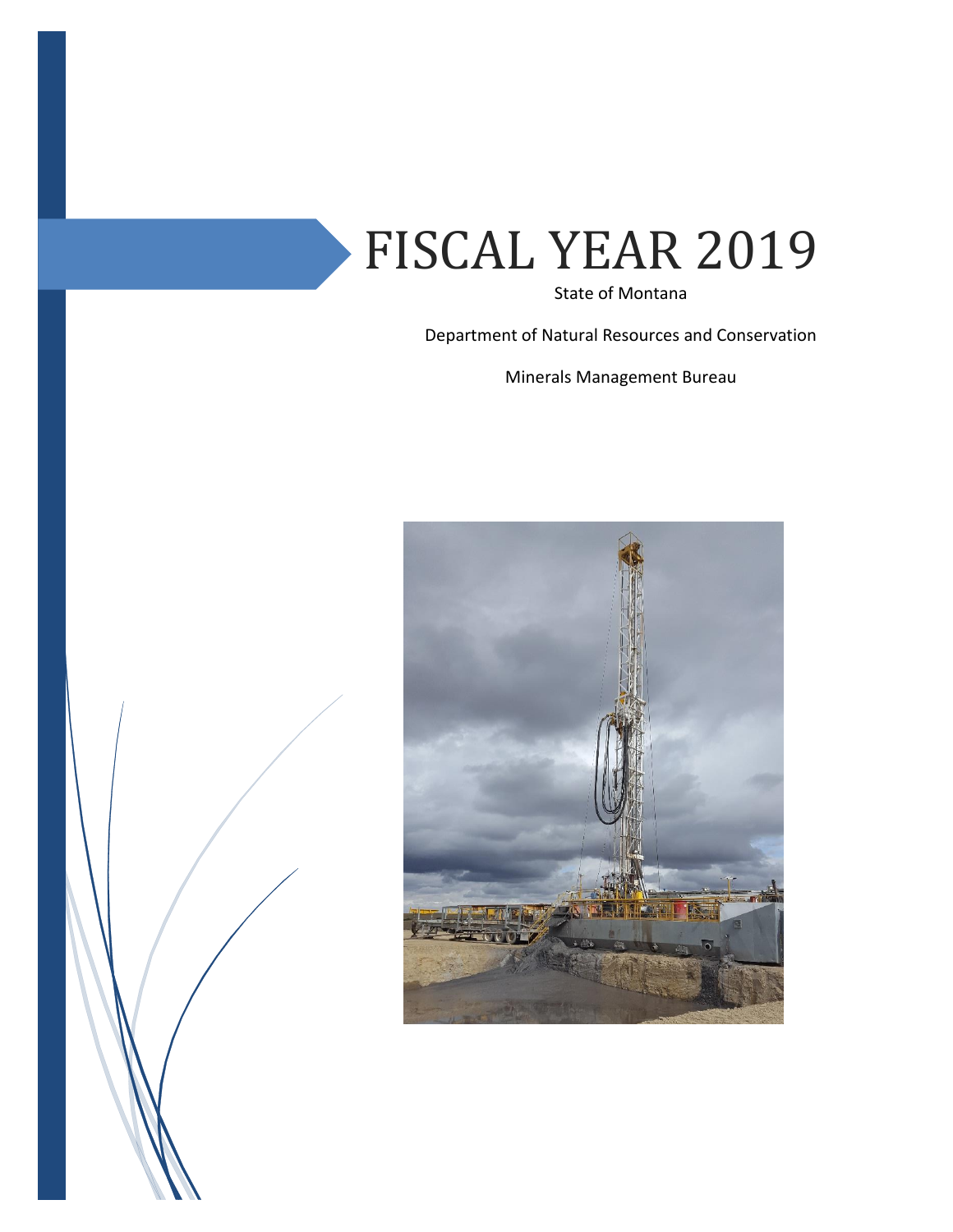# <span id="page-1-0"></span>**INTRODUCTION**

This report was prepared by the Minerals Management Bureau (MMB or the Bureau) within the Trust Land Management Division and contains information gathered by the Bureau regarding State of Montana mineral leases. The report provides production and revenue information for each lease type managed by the Bureau.

Within each lease type, there are reports providing income by county, area office, and grant. Revenue and pricing information was compiled using the cash basis method of accounting. Oil and gas production was compiled using information reported on the State of Montana Form 5 Royalty Report each month.

For questions or additional information contained in this report, contact Carolyn Arrington by telephone at (406) 444-0292 or e-mail at [carrington@mt.gov.](mailto:carrington@mt.gov)

# Contents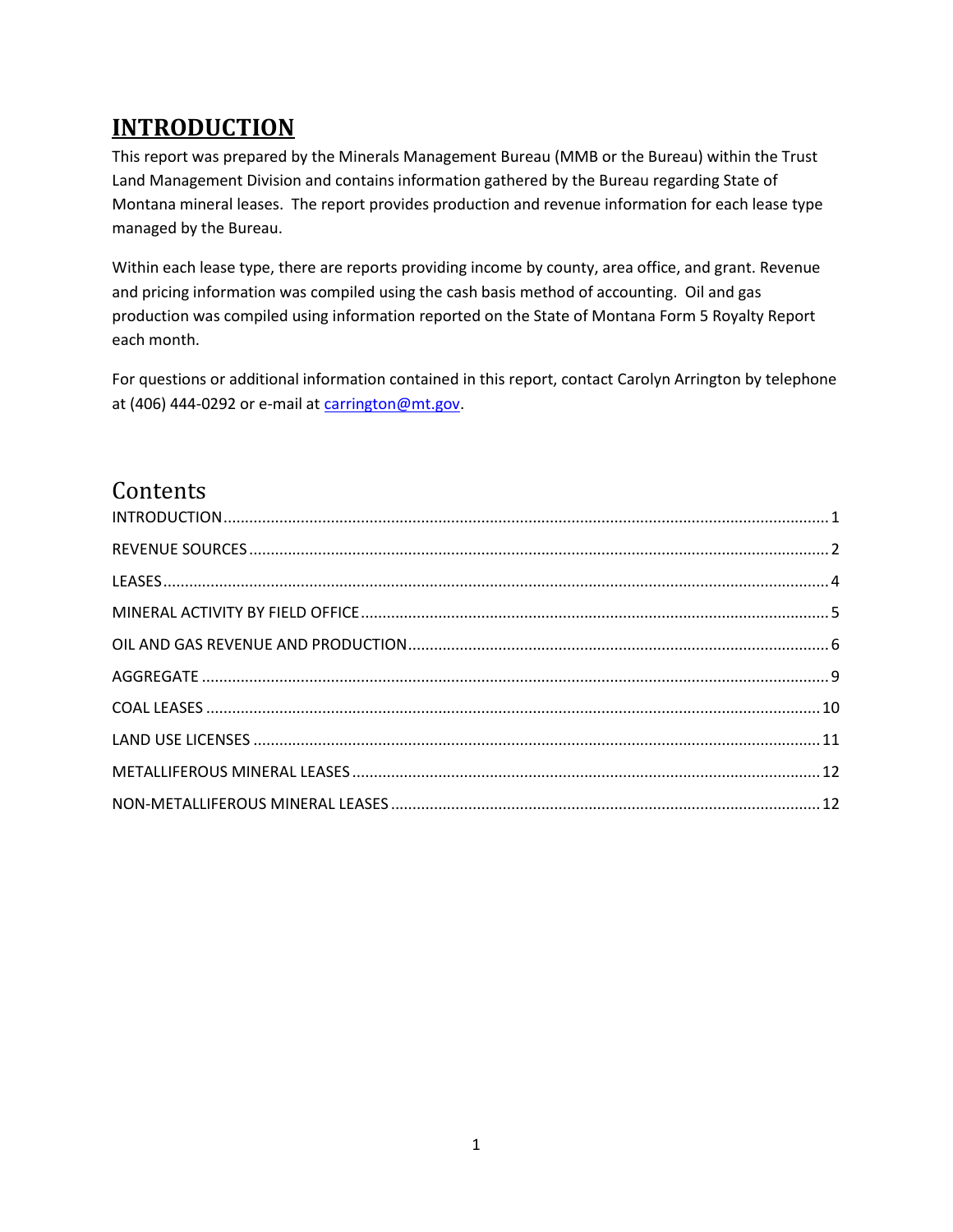# <span id="page-2-0"></span>**REVENUE SOURCES**



|                         | <b>Mineral Type &amp; Revenue Source</b> | <b>FY2018</b> | <b>FY2019</b> | % Change from FY18 |
|-------------------------|------------------------------------------|---------------|---------------|--------------------|
| OIL & GAS-              | Rentals/Bonuses/Penalties                | \$3,110,997   | \$2,208,226   | $-29.02%$          |
|                         | Royalties *                              | \$9,659,886   | \$10,408,310  | 7.75%              |
|                         | Seismic                                  | \$1,217       | \$1,016       | $-16.52%$          |
|                         | Total                                    | \$12,772,100  | \$12,617,552  | $-1.21%$           |
| <b>GRAVEL -</b>         | Rentals                                  | \$0           | \$600         |                    |
|                         | Royalties                                | \$553,265     | \$382,965     | $-30.78%$          |
|                         | Total                                    | \$553,265     | \$383,565     | $-30.67%$          |
| COAL -                  | Rentals/Bonuses                          | \$59,075      | \$38,317      | $-35.14%$          |
|                         | Royalties                                | \$6,832,266   | \$11,370,152  | 66.42%             |
|                         | Total                                    | \$6,891,342   | \$11,408,469  | 65.55%             |
| OTHER MINERALS -        |                                          |               |               |                    |
| <b>LAND USE LICENSE</b> |                                          |               |               |                    |
|                         | Rentals/Penalties                        | \$20,868      | \$1,210       | $-94.20%$          |
|                         | Royalties                                | \$1,000       | \$5,222       | 422.24%            |
|                         | Total                                    | \$21,868      | \$6,432       | -70.59%            |
|                         | METALLIFEROUS MINERALS                   |               |               |                    |
|                         | Rentals/Penalties                        | \$277         | \$277         | 0.00%              |
|                         | Royalties                                | \$0           | \$0           | 0%                 |
|                         | <b>Total</b>                             | \$277         | \$277         | 0.00%              |
|                         | NON-METALLIFEROUS MINERALS               |               |               |                    |
|                         | Rentals/Penalties                        | \$15,922      | \$10,556      | $-33.70%$          |
|                         | Royalties                                | \$20          | \$34,881      | 174305.90%         |
|                         | <b>Total</b>                             | \$15,942      | \$45,437      | 185.02%            |
|                         | <b>GRAND TOTAL</b>                       | \$20,254,794  | \$24,461,732  | 20.77%             |
|                         | * Includes interest and shut-in payments |               |               |                    |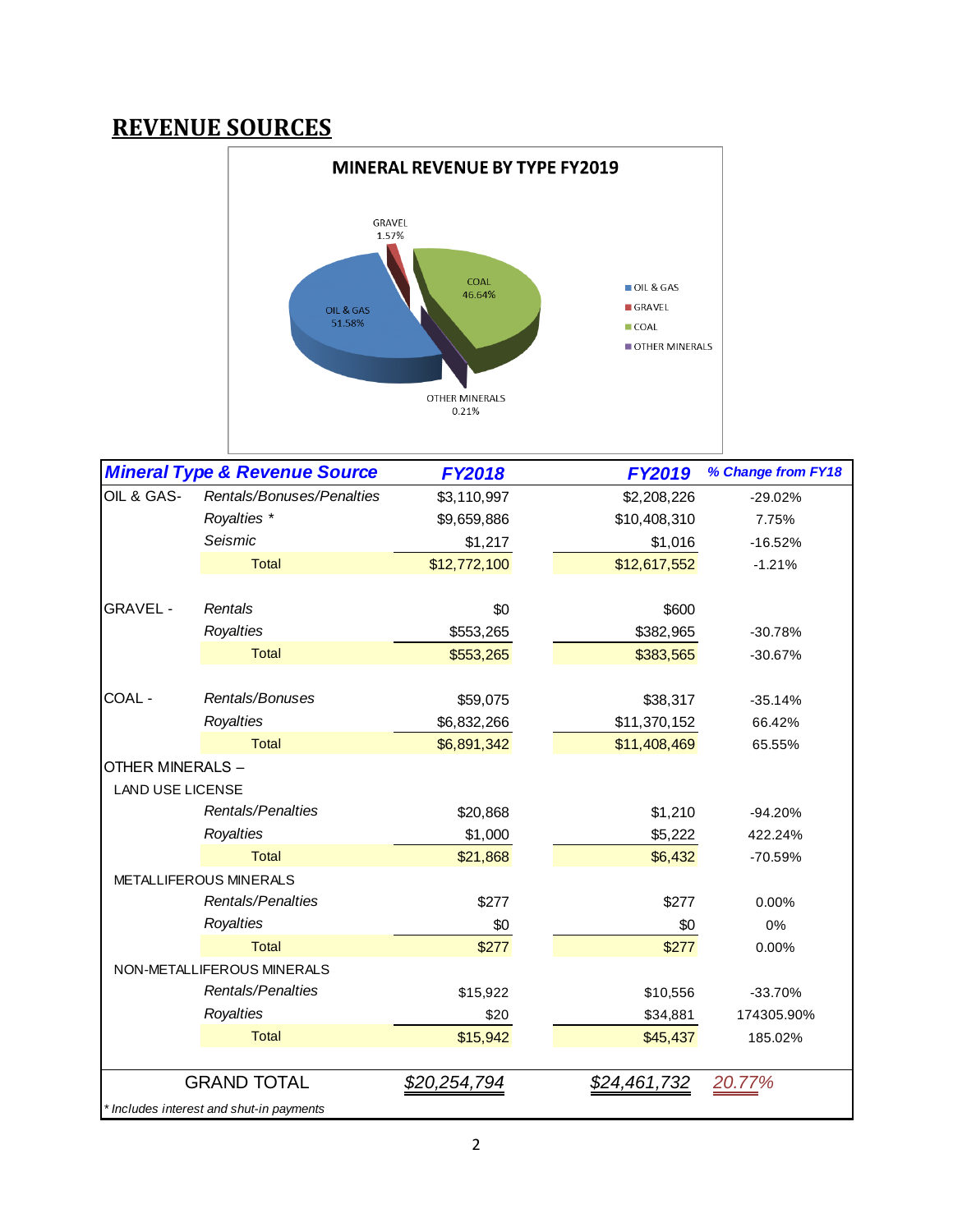

## GROSS REVENUE FOR SCHOOL TRUST BENEFICIARIES

| <b>GROSS NON-DISTRIBUTABLE REVENUE</b>         |              | <b>GROSS DISTRIBUTABLE REVENUE **</b> |              |  |  |  |
|------------------------------------------------|--------------|---------------------------------------|--------------|--|--|--|
| \$21,933,681                                   | 89.97%       | \$2,444,042                           | 10.03%       |  |  |  |
|                                                |              |                                       |              |  |  |  |
| <b>TRUST LAND REVENUE (by Trust)</b>           |              |                                       |              |  |  |  |
| <b>Common Schools</b>                          | \$23,271,859 | State Normal School                   | \$3,746      |  |  |  |
| University of Montana                          | \$960        | School for Deaf and Blind             | \$2,605      |  |  |  |
| M.S.U. Morrill                                 | \$6,670      | State Reform School                   | \$3,803      |  |  |  |
| M.S.U. 2nd Grant                               | \$4,101      | Public Buildings **                   | \$204,600    |  |  |  |
| Montana Tech                                   | \$0          | <b>Public Land Trust</b>              | \$879,379    |  |  |  |
|                                                |              | <b>Total Trust Grants:</b>            | \$24,377,723 |  |  |  |
|                                                |              |                                       |              |  |  |  |
| <b>NON-TRUST LAND REVENUE *</b>                |              |                                       |              |  |  |  |
| <b>Agricultural Experiment Station</b>         |              | \$2,959                               |              |  |  |  |
| Department of Fish, Wildlife & Parks           |              |                                       | \$77,970     |  |  |  |
| Department of Military Affairs                 |              |                                       | \$162        |  |  |  |
| Department of Transportation                   |              |                                       | \$1,681      |  |  |  |
| Department of Public Health and Human Services |              |                                       | \$100        |  |  |  |
| <b>DNRC</b> - Water Resources Division         |              |                                       | \$1,136      |  |  |  |
|                                                |              | <b>Total Non-Trust Grants:</b>        | \$84,009     |  |  |  |
| <b>TOTAL REVENUE</b>                           |              |                                       | \$24,461,732 |  |  |  |

\* *Non-Trust Land revenue consists of revenue the Department of Natural Resources and Conservation collects as an administrator for various entities. These funds are distributed to the entity upon collection.*

\*\* *Royalties collected on behalf of Public Buildings are deposited into their Distributable Trust fund*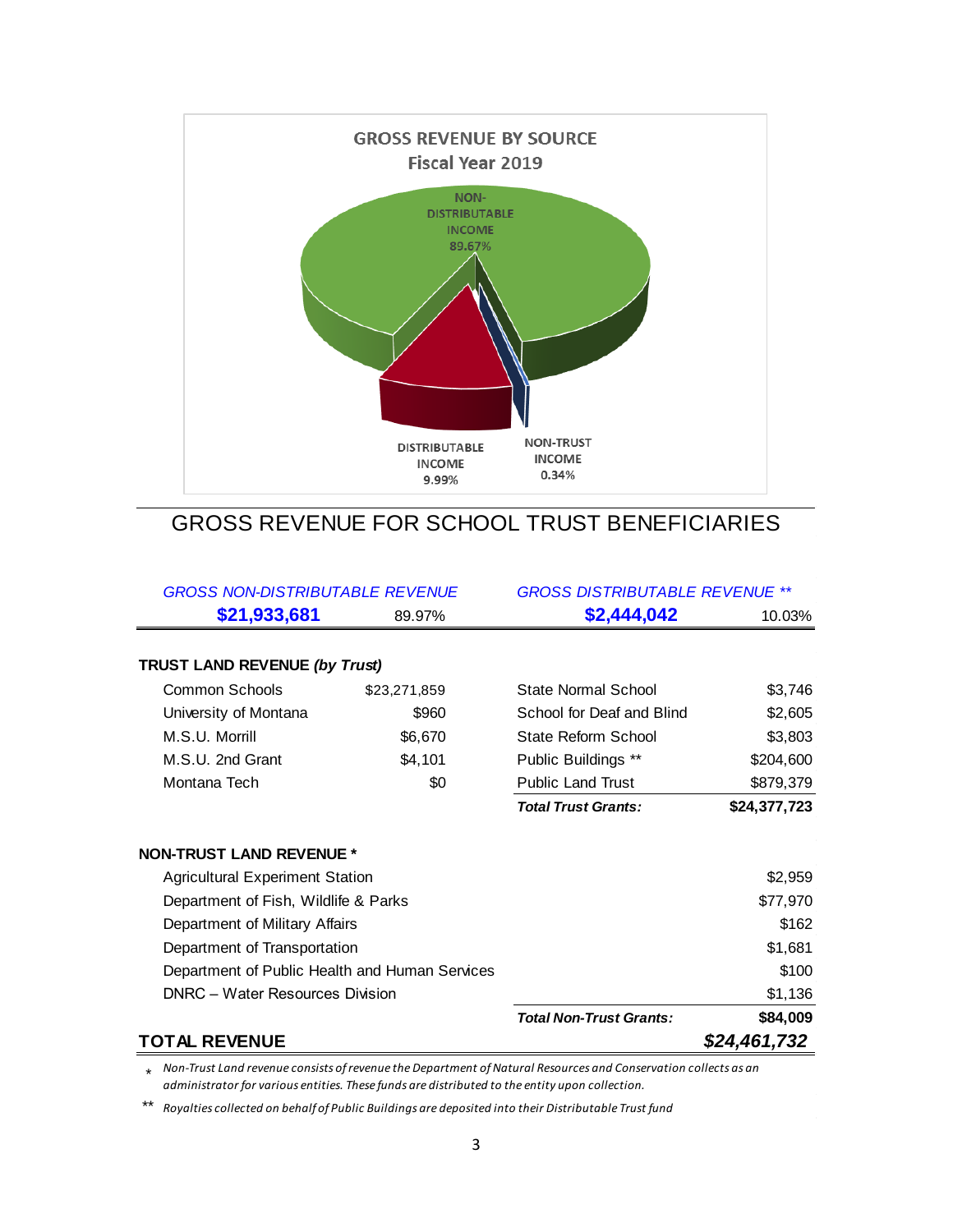# <span id="page-4-0"></span>**LEASES**

*Oil & Gas Leasing:* In FY19, oil and gas leasing decreased by 12.7% from FY18 to a total of 1,298 leases. Quarterly lease sales in FY19 totaled 132 new leases. Bonus revenue for new leases in FY19 totaled just over \$1.16 million compared to \$1.79 million on state trust lands in FY18. The number of producing leases decreased by 7.6% to a total of 611 producing leases, and now make up 47.1% of all oil and gas leases. Oil and gas leases account for a little more than 521 thousand of the 6.2 million mineral acres on State trust lands, which is a decrease of 16.5%.

*Hard Rock – Industrial Leasing:* The total number of metalliferous and non-metalliferous leases remained constant at a total of 8 leases, covering 3,274 acres.

*Gravel Permits:* Permit counts decreased during FY19 by 1 permit. Producing permits decreased by 3 to a total of 27 permits. Gravel royalty revenue in FY19, totaled just above \$383 thousand which was a 30.8% decrease from FY18.

*Coal Leasing:* The number of coal leases decreased to 31 leases covering 14,692 acres with 6 producing on 2,520 acres.

Land Use Licenses decreased by 21.1% with a count of 30 in FY19 as compared to 38 in FY18. Acreage assigned to those licenses decreased by 46.2% to 4,618 acres.

Small Volume Permits and Permits to Test for Aggregate are not in the table below. During FY19, DNRC field offices issued 10 small volume permits and 8 permits to test for aggregate, as compared to 8 and 5 permits respectively in FY18.

*MMB activities:* Activities related to existing leases include collecting royalty and rental payments, auditing, review of all proposed leases, reviewing and approving assignments and tracking working interest ownership, reviewing and preparing for approval of communitization agreements and unit operating agreements, and coordinating with field offices the environmental review and approval of all proposed physical operations on state leases.

#### **Producing Leases Criteria:**

**Gravel Permits** - Includes permits that produced during the fiscal year. Does not include advance royalties paid. Does not include small volume or test permits.

**Coal Leases** - Includes leases that produced during the fiscal year. Does not include advance royalties.

**Land Use Licenses** – Includes activities such as salt water disposal, access roads and pipelines constructed on state land.

**Metalliferous Leases** - Includes leases that produced during the fiscal year. Does not include advance royalties.

**Non-Metalliferous Leases** - Includes leases that produced during the fiscal year. Does not include advance royalties.

**Oil and Gas Leases** - Includes any lease with a well that is capable of production.

|                             | No. of         | % Change  | Acreage | % Change        | Producing      | % Change  | Producing   | % Change  |
|-----------------------------|----------------|-----------|---------|-----------------|----------------|-----------|-------------|-----------|
| Type of Lease               | Leases         | from FY18 | Leased  | from FY18       | Leases         | from FY18 | Acreage     | from FY18 |
|                             |                |           |         |                 |                |           |             |           |
| Coal Leases                 | 31             | $-11.4%$  | 14,692  | $-14.3%$        | 6              | $-14.3%$  | 2,520       | $-10.0%$  |
| <b>Gravel Permits</b>       | 42             | $-2.3%$   | 1,175   | $-13.2%$        | 27             | $-10.0%$  | 977         | $-1.6%$   |
| <b>Land Use Licenses</b>    | 30             | $-21.1%$  | 4,618   | $-46.2%$        | $\mathbf{1}$   | 0.0%      | 640         | 100.0%    |
|                             |                |           |         |                 |                |           |             |           |
| <b>Metalliferous Leases</b> | $\mathbf{1}$   | 0.0%      | 92      | 0.0%            | $\mathbf 0$    | 0.0%      | $\Omega$    | 0.0%      |
| Non-Metalliferous Leases    | $\overline{7}$ | 0.0%      | 3,182   | 0.0%            | $\overline{2}$ | 100.0%    | 200         | 66.7%     |
| <b>Seismic Permits</b>      | $\mathbf{1}$   | $-50.0%$  | 4,157   | 419.6%          | $\mathbf 0$    | 0.0%      | $\Omega$    | 0.0%      |
| Gas Storage Agreements      | 4              | 0.0%      | 8,311   | 0.0%            | $\mathbf 0$    | 0.0%      | $\mathbf 0$ | 0.0%      |
| Oil and Gas Leases          | 1,298          | $-12.7%$  | 521,156 | $-16.5%$        | 611            | $-7.6%$   | 231,097     | $-5.9%$   |
| <b>Total Leases</b>         | 1,414          | $-12.50%$ |         |                 | 647            | $-7.57%$  |             |           |
| <b>Total Acres</b>          |                |           |         | 557,383 -15.96% |                |           | 235,434     | $-5.78%$  |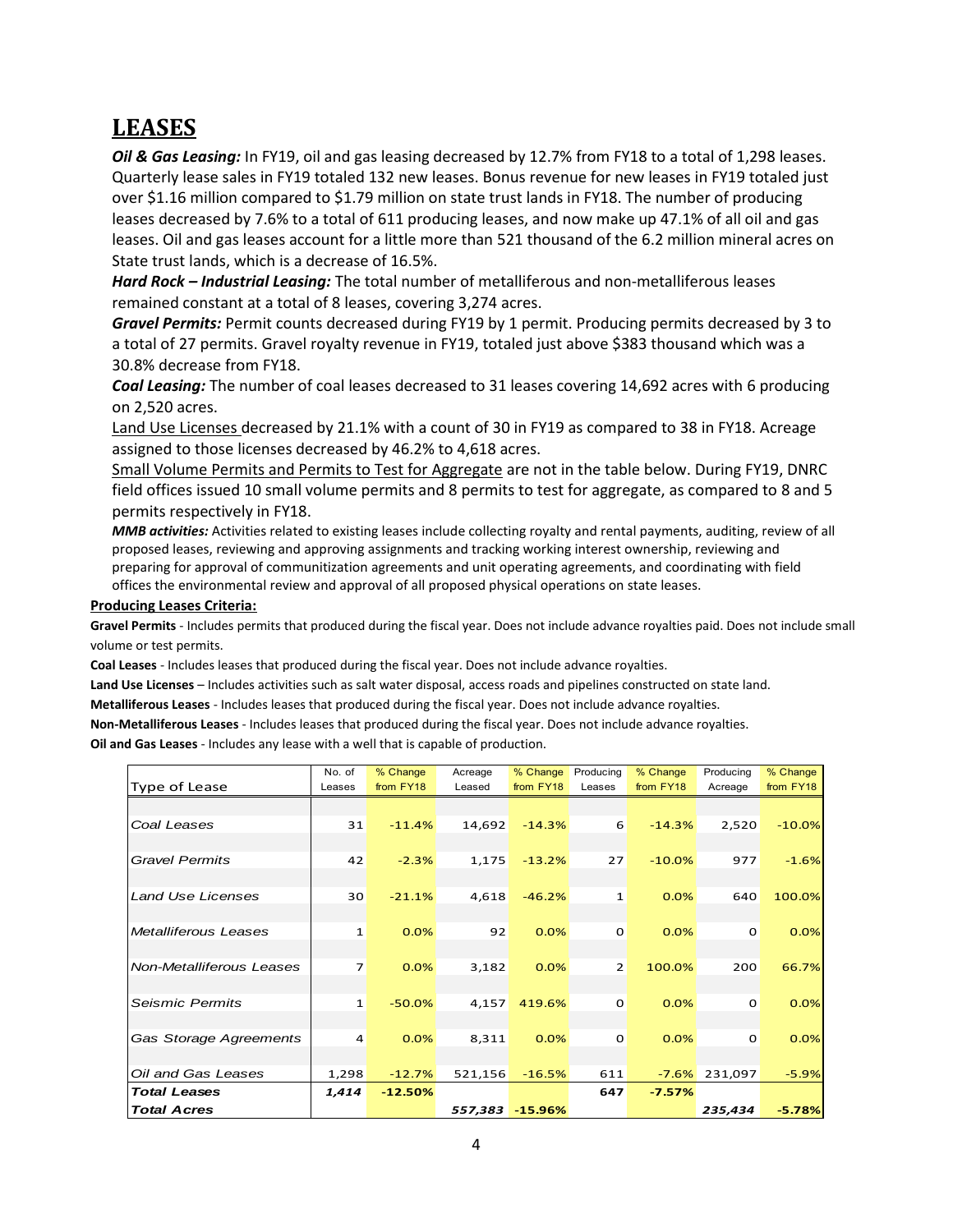# <span id="page-5-0"></span>**MINERAL ACTIVITY BY FIELD OFFICE**

This table represents the total field activity by Area Office and Unit Office

| <b>AREA</b>   | <b>UNIT</b>              | Oil & Gas     | <b>O&amp;G Wells</b> | <b>Seismic</b> | Coal         |              | M & NM Land Use Gravel |                         | Gravel                                                               | <b>Small</b>            | <b>Test</b>             |              |
|---------------|--------------------------|---------------|----------------------|----------------|--------------|--------------|------------------------|-------------------------|----------------------------------------------------------------------|-------------------------|-------------------------|--------------|
| <b>OFFICE</b> | <b>OFFICE</b>            | <b>Leases</b> | <b>Pipelines</b>     |                |              |              |                        |                         | Permits Leases Leases Licenses Permits Renewals Volume Permits TOTAL |                         |                         |              |
| <b>CLO</b>    |                          |               |                      |                |              |              |                        |                         |                                                                      |                         |                         |              |
|               | Bozeman                  |               |                      |                |              |              |                        |                         | $\mathbf{3}$                                                         |                         | 1                       |              |
|               | Conrad                   | 25            | 1                    |                |              |              |                        |                         | 1                                                                    |                         |                         |              |
|               | Dillon                   |               |                      |                |              |              |                        |                         | 3                                                                    | $\mathbf{1}$            | $\overline{2}$          |              |
|               | Helena                   |               |                      |                |              |              |                        |                         | 3                                                                    |                         |                         |              |
|               | <b>Area Office Total</b> | 25            | $\mathbf{1}$         | $\mathbf 0$    | $\mathbf 0$  | $\mathbf 0$  | $\bf{0}$               | $\mathbf 0$             | 10                                                                   | $\mathbf{1}$            | $\mathbf{3}$            | 40           |
|               |                          |               |                      |                |              |              |                        |                         |                                                                      |                         |                         |              |
| <b>ELO</b>    |                          |               |                      |                |              |              |                        |                         |                                                                      |                         |                         |              |
|               |                          | 72            | 1                    | $\mathbf{1}$   |              |              |                        |                         | $\overline{2}$                                                       |                         |                         |              |
|               | <b>Area Office Total</b> | 72            | $\mathbf{1}$         | $\mathbf{1}$   | $\pmb{0}$    | $\pmb{0}$    | $\bf{0}$               | $\pmb{0}$               | $\overline{2}$                                                       | $\pmb{0}$               | $\mathbf 0$             | 76           |
|               |                          |               |                      |                |              |              |                        |                         |                                                                      |                         |                         |              |
| <b>NELO</b>   |                          |               |                      |                |              |              |                        |                         |                                                                      |                         |                         |              |
|               | Glasgow                  | 5             | 1                    |                |              |              |                        |                         | 1                                                                    | 1                       |                         |              |
|               | Havre                    |               |                      |                |              |              |                        | $\mathbf{1}$            |                                                                      | 1                       | 3                       |              |
|               | Lew istow n              | 6             |                      |                |              |              |                        |                         |                                                                      |                         | $\mathbf{1}$            |              |
|               | <b>Area Office Total</b> | 11            | $\mathbf{1}$         | $\pmb{0}$      | $\pmb{0}$    | $\pmb{0}$    | $\pmb{0}$              | $\mathbf{1}$            | $\mathbf{1}$                                                         | $\overline{\mathbf{2}}$ | $\overline{\mathbf{4}}$ | 20           |
|               |                          |               |                      |                |              |              |                        |                         |                                                                      |                         |                         |              |
| <b>NWLO</b>   |                          |               |                      |                |              |              |                        |                         |                                                                      |                         |                         |              |
|               | Kalispell                |               |                      |                |              |              |                        |                         | $\blacktriangleleft$                                                 |                         |                         |              |
|               | Libby                    |               |                      |                |              |              |                        |                         | 1                                                                    |                         |                         |              |
|               | Plains                   |               |                      |                |              |              |                        |                         | 3                                                                    | 5                       |                         |              |
|               | Stillw ater              |               |                      |                |              |              |                        |                         |                                                                      | $\mathbf{1}$            |                         |              |
|               | Sw an River              |               |                      |                |              |              |                        |                         |                                                                      |                         |                         |              |
|               | <b>Area Office Total</b> | $\mathbf{0}$  | $\bf{0}$             | $\bf{0}$       | $\mathbf 0$  | $\mathbf 0$  | $\mathbf{0}$           | $\mathbf{0}$            | 5                                                                    | 6                       | $\mathbf{0}$            | 11           |
|               |                          |               |                      |                |              |              |                        |                         |                                                                      |                         |                         |              |
| <b>SLO</b>    |                          |               |                      |                |              |              |                        |                         |                                                                      |                         |                         |              |
|               |                          | 24            |                      |                |              |              |                        | 1                       |                                                                      |                         |                         |              |
|               | <b>Area Office Total</b> | 24            | $\bf{0}$             | $\mathbf 0$    | $\mathbf{0}$ | $\mathbf 0$  | $\mathbf{0}$           | $\mathbf{1}$            | $\mathbf{0}$                                                         | $\mathbf{0}$            | $\mathbf{0}$            | 25           |
|               |                          |               |                      |                |              |              |                        |                         |                                                                      |                         |                         |              |
| <b>SWLO</b>   |                          |               |                      |                |              |              |                        |                         |                                                                      |                         |                         |              |
|               | Anaconda                 |               |                      |                |              |              |                        |                         |                                                                      |                         |                         |              |
|               | Clearw ater              |               |                      |                |              |              |                        |                         |                                                                      | 1                       |                         |              |
|               | Hamilton                 |               |                      |                |              |              |                        |                         |                                                                      |                         |                         |              |
|               | Missoula                 |               |                      |                |              |              |                        |                         | 1                                                                    |                         | $\mathbf{1}$            |              |
|               | <b>Area Office Total</b> | $\bf{0}$      | $\bf{0}$             | $\bf{0}$       | $\bf{0}$     | $\mathbf{0}$ | $\mathbf 0$            | $\mathbf{0}$            | $\mathbf{1}$                                                         | $\mathbf{1}$            | $\mathbf{1}$            | $\mathbf{3}$ |
|               |                          |               |                      |                |              |              |                        |                         |                                                                      |                         |                         |              |
|               | <b>GRAND TOTAL</b>       | 132           | 3                    | $\mathbf{1}$   | $\mathbf 0$  | $\mathbf 0$  | $\bf{0}$               | $\overline{\mathbf{2}}$ | 19                                                                   | 10                      | 8                       | 175          |
|               |                          |               |                      |                |              |              |                        |                         |                                                                      |                         |                         |              |

*DNRC Area and Unit office field staff* conduct on-site reviews and prepare environmental assessments when mineral exploration or development is proposed on state land. These reviews address resource concerns and provide site specific stipulations to mitigate impacts for project development. Stipulations may include such items as restricting work to dry or frozen conditions, noxious weed control, timing restrictions to address wildlife concerns, and reclamation requirements. Field staff also conduct periodic reviews of mineral development to verify that lessees are complying with lease requirements. The table above breaks down the number of reviews by mineral type for the fiscal year 19.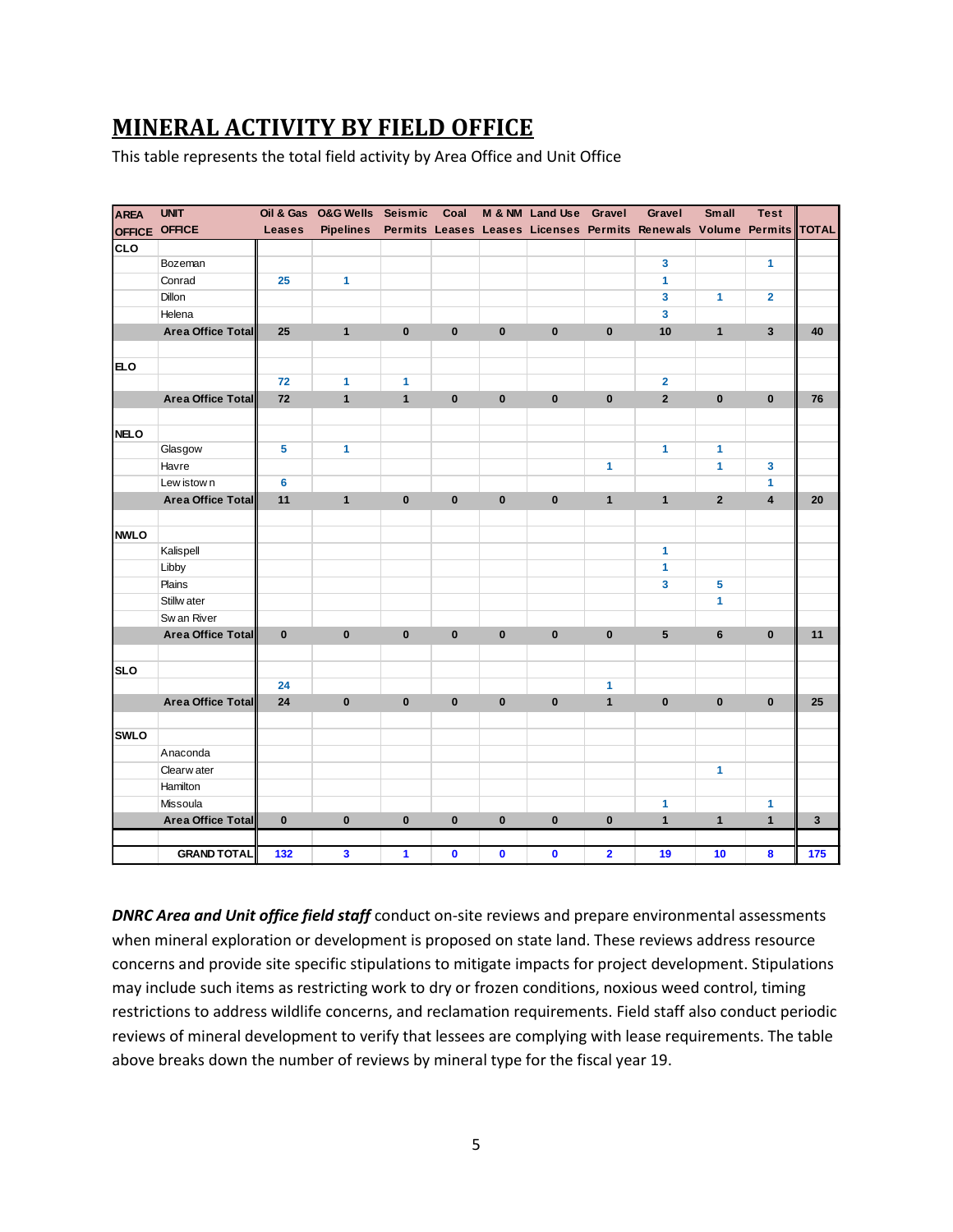# <span id="page-6-0"></span>**OIL AND GAS REVENUE AND PRODUCTION**



terminated leases. In FY19 the average price for a barrel of oil produced from State land leases was \$54.58 as compared to \$53.77 in FY18, an increase of 1.5%. Oil royalties alone accounted for 39.3% of all revenue received in FY19.

*Gas:* In FY19, the average price for gas produced on State lands decreased to \$1.90 from \$2.19 per thousand cubic feet (mcf), representing a 13.2% decrease from FY18. Gas production decreased by nearly 250,000 mcf to a total of 2,415,075 thousand cubic feet in FY19. Due to

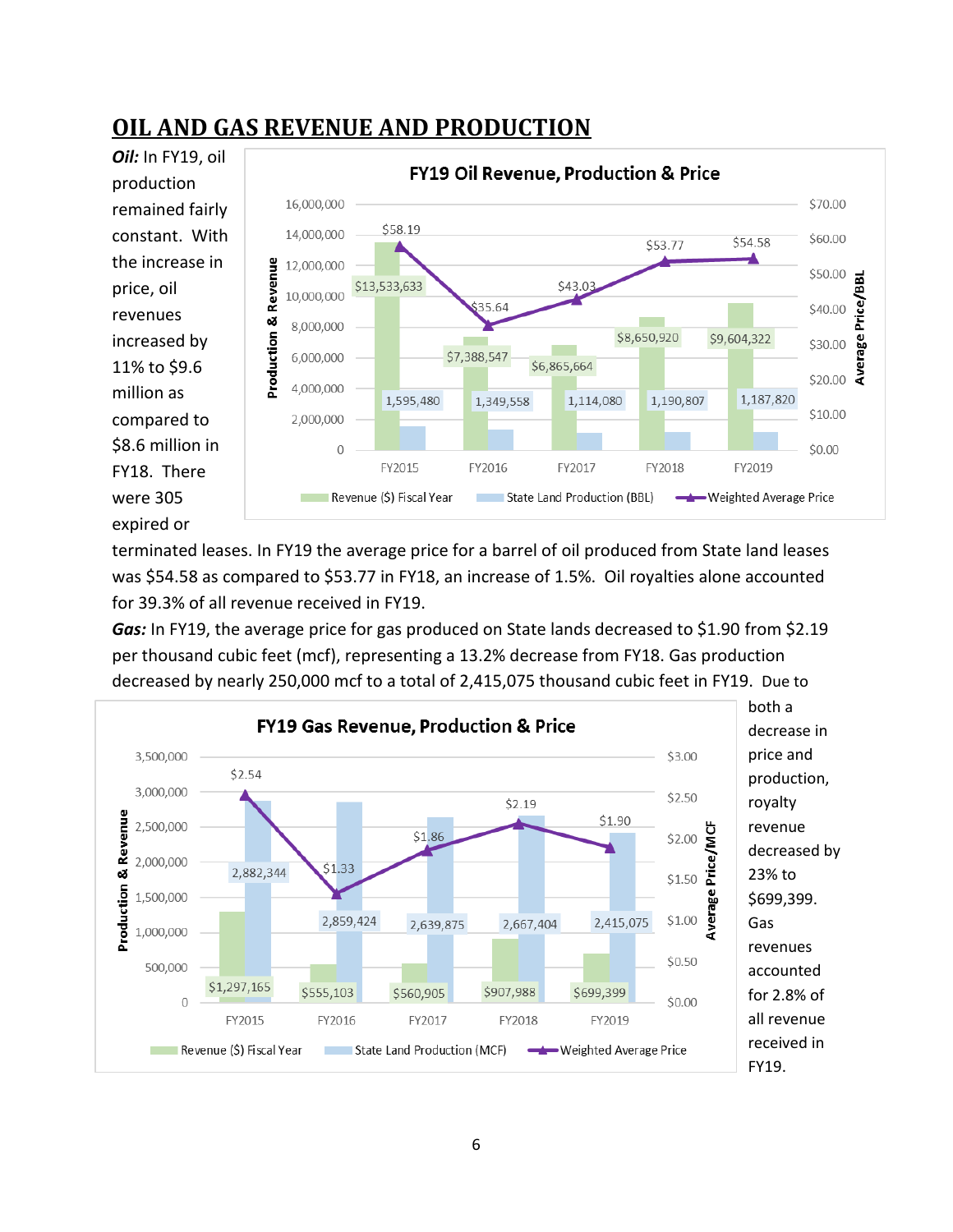| <b>County</b>      | <b>Oil</b>         | (BBL)      |                            | Gas          | (MCF)      | Condensate (GAL)        |            | <b>Total Royalties</b> |
|--------------------|--------------------|------------|----------------------------|--------------|------------|-------------------------|------------|------------------------|
|                    | Royalties*         | Production |                            | Royalties*   | Production | Royalties*              | Production |                        |
| <b>Big Horn</b>    |                    |            | \$                         | 3,218.29     | 158        |                         |            | \$3,218.29             |
| Blaine             | \$<br>111,469.28   | 20,309     | \$                         | 18,707.46    | 134,240    |                         |            | \$130,176.74           |
| Carbon             | \$<br>5,053.63     | 472        |                            |              |            |                         |            | \$5,053.63             |
| Chouteau           |                    |            | \$                         | 6,216.35     | 69,608     |                         |            | \$6,216.35             |
| Dawson             | \$<br>413,980.14   | 52,653     |                            |              |            |                         |            | \$413,980.14           |
| Fallon             | \$1,478,180.84     | 180,455    | \$                         | 54,283.80    | 319,503    |                         |            | \$1,532,464.64         |
| Garfield           | \$<br>21,076.42    | 2,605      |                            |              |            |                         |            | \$21,076.42            |
| Glacier            | \$<br>24,889.37    | 4,426      | \$                         | 4,356.26     | 25,820     | \$<br>834.18            | 8,757      | \$30,079.81            |
| Golden Valley      |                    |            | \$                         |              |            |                         |            | \$0.00                 |
| Hill               |                    |            | \$                         | 42,898.51    | 269,262    |                         |            | \$42,898.51            |
| Liberty            | \$<br>114,664.54   | 18,488     | \$                         | 8,210.38     | 72,433     |                         |            | \$122,874.92           |
| McLean, ND         | \$<br>26,395.18    | 2,576      | \$                         | 317.10       | 517        | \$<br>442.26            | 3,592      | \$27,154.54            |
| Mountrail, ND      | \$<br>47,877.34    | 6,476      | \$                         | 2,681.23     | 4,799      | \$<br>58.64             | 958        | \$50,617.21            |
| Musselshell        | \$<br>8,359.10     | 1,432      |                            |              |            |                         |            | \$8,359.10             |
| Petroleum          | \$<br>2,253.68     | 610        |                            |              |            |                         |            | \$2,253.68             |
| Phillips           |                    |            | \$                         | 93,414.72    | 469,804    |                         |            | \$93,414.72            |
| Pondera            | \$<br>102,704.43   | 13,687     | \$                         | 304.84       | 4,404      |                         |            | \$103,009.27           |
| Powder River       | \$<br>248,437.83   | 33,316     | \$                         | 720.00       |            |                         |            | \$249, 157.83          |
| Richland           | \$3,965,075.54     | 520,991    |                            | \$242,976.33 | 531,795    | \$<br>95,431.78         | 1,322,412  | \$4,303,483.65         |
| Roosevelt          | \$2,435,437.65     | 245,426    |                            | \$181,146.86 | 239,425    | \$<br>7,808.25          | 91,421     | \$2,624,392.76         |
| Rosebud            | \$<br>63,939.88    | 10,042     |                            |              |            |                         |            | \$63,939.88            |
| Sheridan           | \$<br>237,230.77   | 31,101     | \$                         | 260.93       | 579        |                         |            | \$237,491.70           |
| Stillwater         |                    |            | \$                         | 829.44       | 2,291      |                         |            | \$829.44               |
| Sweet Grass        |                    |            | \$                         | 6.09         |            |                         |            | \$6.09                 |
| Teton              | \$<br>6,668.87     | 837        |                            |              |            |                         |            | \$6,668.87             |
| Toole              | \$<br>185,921.72   | 28,882     | \$                         | 29,608.04    | 219,163    | \$<br>14.23             | 118        | \$215,543.99           |
| Valley             |                    |            | \$                         | 6,705.92     | 39,494     |                         |            | \$6,705.92             |
| Wibaux             | \$<br>104,705.37   | 13,036     | $\zeta$                    | 2,536.30     | 11,781     |                         |            | \$107,241.67           |
| <b>Grand Total</b> | \$<br>9,604,321.58 | 1,187,820  | $\boldsymbol{\mathcal{S}}$ | 699,398.85   |            | 2,415,075 \$ 104,589.34 | 1,427,257  | \$10,408,309.77        |

*\* Totals include interest and shut-in royalty payments*

*\*\* Royalty figures for all counties within an area or unit office may not equal the sum of royalties in the field office revenues because leases that are split out by grant or county are assigned to only one field office*

|              | Top Revenue Producing Counties - Oil |              | Top Revenue Producing Counties - Gas |
|--------------|--------------------------------------|--------------|--------------------------------------|
| #1 Richland  | \$3.97 million                       | #1 Richland  | \$243 thousand                       |
| #2 Roosevelt | \$2.43 million                       | #2 Roosevelt | \$181 thousand                       |
| #3 Fallon    | \$1.48 million                       | #3 Phillips  | \$93 thousand                        |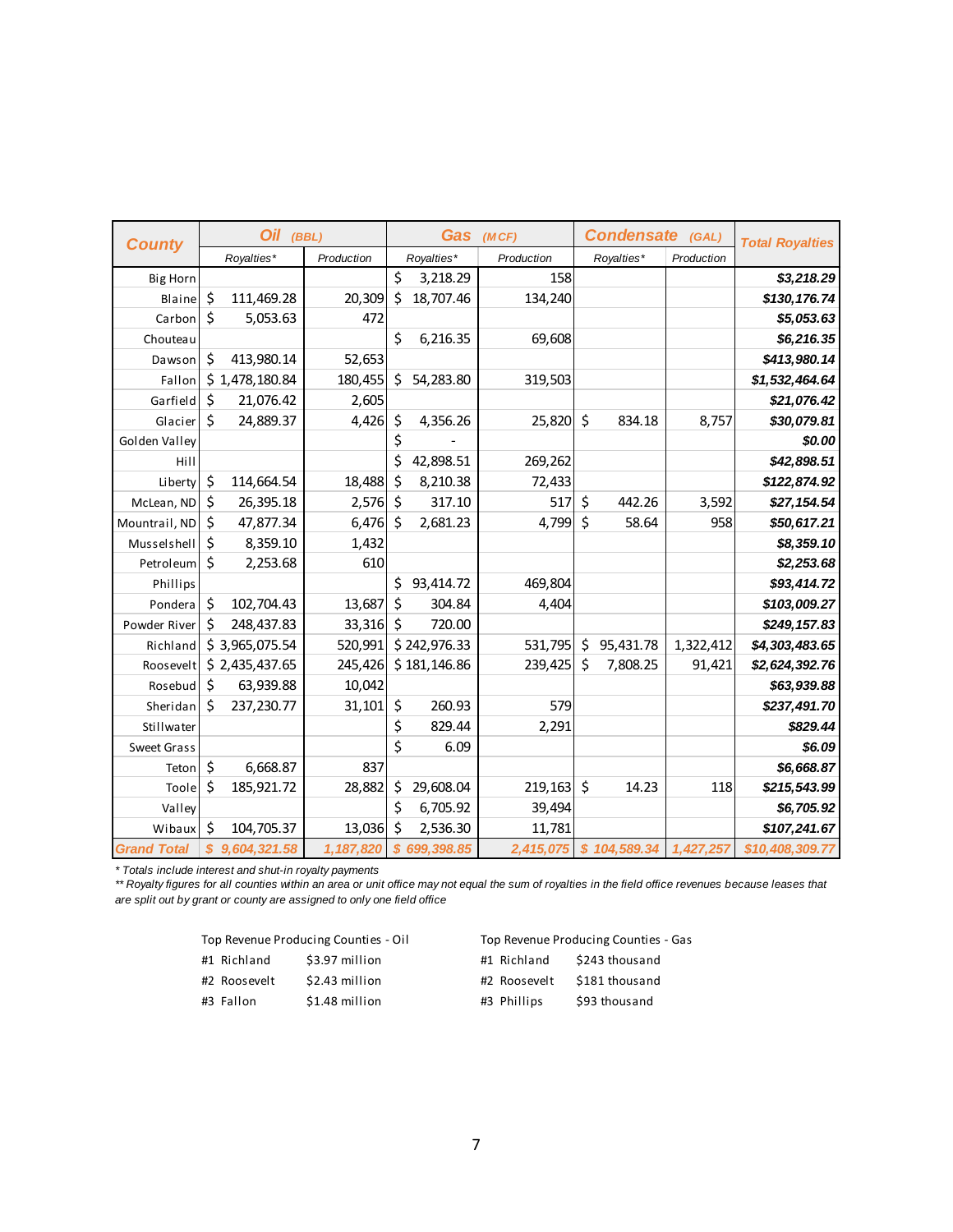|                          | <b>CLO</b>   | <b>ELO</b>     |                | <b>NELO</b>  | <b>SLO</b>      |                 |  |
|--------------------------|--------------|----------------|----------------|--------------|-----------------|-----------------|--|
| Pay Type                 | Conrad       | Miles City     | Glasgow        | Lewistown    | <b>Billings</b> | Pay Type Totals |  |
| Oil Royalty              | \$434,848.93 | \$6,457,427.67 | \$2,498,173.25 | \$113,722.96 | \$12,460.89     | \$9,516,633.70  |  |
| Oil Interest             |              | \$4.64         | \$4,179.31     |              |                 | \$4,183.95      |  |
| Oil Royalty Audit        |              | \$7.09         | \$9,224.32     |              |                 | \$9,231.41      |  |
| <b>Gas Royalty</b>       | \$40,479.52  | \$274,035.31   | \$275,219.54   | \$27,162.40  | \$893.82        | \$617,790.59    |  |
| <b>Gas Interest</b>      |              | \$8,996.08     | \$1,702.40     |              |                 | \$10,698.48     |  |
| <b>Gas Royalty Audit</b> |              | \$16,459.00    | \$3,872.53     | \$31,739.92  |                 | \$52,071.45     |  |
| Shut in Gas              | \$2,000.00   | \$720.00       | \$1,040.00     | \$8,920.00   | \$3,160.00      | \$15,840.00     |  |
| Condensate Royalty       | \$848.41     | \$95,431.78    | \$7,808.25     |              |                 | \$104,088.44    |  |
| <b>AO Totals</b>         | \$478,176.86 | \$6,853,081.57 | \$2,801,219.60 | \$181,545.28 | \$16,514.71     | \$10,330,538.02 |  |

\*Excludes North Dakota Tracts

|                                           |    |                          |         | Penalty                  |         |                          | <b>Seismic</b> |                          |                    |                      |                          | Condensate                     | <b>Total Revenue</b> |
|-------------------------------------------|----|--------------------------|---------|--------------------------|---------|--------------------------|----------------|--------------------------|--------------------|----------------------|--------------------------|--------------------------------|----------------------|
| Grant                                     |    | <b>Bonus Income</b>      |         | <b>Income</b>            |         | <b>Rental Income</b>     | <b>Permits</b> |                          | <b>Oil Royalty</b> |                      | <b>Gas Royalty</b>       | Royalty                        | by Grant             |
| Common Schools                            |    | \$1,136,172.99           | \$      | 321,446.01               | \$      | 703,567.46               | \$1,016.00     | \$                       | 8,575,664.50       | \$                   | 643,297.11               | \$<br>92,405.83                | \$11,473,569.90      |
| <b>Public Buildings</b>                   | \$ |                          | \$      | 86.50                    | \$      | 1,842.14                 |                | \$                       | 150,069.05         | \$                   | 17,228.67                | \$<br>$\blacksquare$           | \$<br>169,226.36     |
| School for Deaf &<br>Blind                | \$ |                          | \$      |                          | \$      |                          |                | \$                       | ä,                 | \$                   |                          | \$                             | \$                   |
| Pine Hills School                         | \$ |                          | \$      |                          | \$      |                          |                | \$                       |                    | \$                   |                          | \$                             | \$                   |
| <b>State Normal School</b>                | \$ |                          | \$      | 1,500.00                 | \$      | 1,745.00                 |                | \$                       |                    | \$                   | 492.30                   | \$<br>÷,                       | \$<br>3,737.30       |
| University of MT                          | \$ | ÷,                       | \$      | ÷,                       | \$      | 960.00                   |                | \$                       | ÷                  | \$                   | $\overline{\phantom{a}}$ | \$<br>÷,                       | \$<br>960.00         |
| <b>MSU Morrill</b>                        | \$ | $\blacksquare$           | \$      | $\blacksquare$           | \$      | 799.90                   |                | \$                       | ÷,                 | \$                   | 5,870.11                 | \$<br>÷,                       | \$<br>6,670.01       |
| <b>School of Mines</b>                    | \$ | $\overline{\phantom{a}}$ | \$      | $\overline{\phantom{a}}$ | \$      | $\overline{\phantom{a}}$ |                | \$                       | $\blacksquare$     | \$                   | $\overline{\phantom{a}}$ | \$<br>$\overline{\phantom{a}}$ | \$                   |
| Veterans Home                             | \$ | $\blacksquare$           | \$      | $\overline{\phantom{a}}$ | \$      |                          |                | \$                       | ÷,                 | \$                   | $\blacksquare$           | \$                             | \$                   |
| <b>Public Land Trust</b>                  | Ś. | 25,510.41                | \$      | 2,206.30                 | \$      | 8,917.64                 |                | \$                       | 802,784.82         | \$                   | 28,329.28                | \$<br>11,630.89                | \$<br>879,379.34     |
| <b>Total Trust</b>                        |    | \$1,161,683.40           | $\zeta$ | 325,238.81               | $\zeta$ | 717,832.14               | \$1,016.00     | $\overline{\mathcal{S}}$ | 9,528,518.37       | $\boldsymbol{\zeta}$ | 695,217.47               | \$104,036.72                   | \$12,533,542.91      |
| Agricultural<br><b>Experiment Station</b> | \$ |                          | \$      |                          | \$      | 2,000.00                 |                | \$                       |                    | \$                   | 959.27                   | \$                             | \$<br>2,959.27       |
| Dept of<br>Transportation                 | \$ |                          | \$      | 5.70                     | \$      | 400.00                   |                | \$                       | 1,034.67           | \$                   | 209.87                   | \$<br>30.80                    | \$<br>1,681.04       |
| Dept of Fish, Wildlife<br>& Parks         | \$ | ÷,                       | \$      | $\overline{\phantom{a}}$ | \$      | (100.00)                 |                | \$                       | 74,551.44          | \$                   | 3,005.79                 | \$<br>513.11                   | \$<br>77,970.34      |
| Dept of Military<br>Affairs               | \$ |                          | \$      | $\blacksquare$           | \$      |                          |                | \$                       | 147.24             | \$                   | 6.45                     | \$<br>8.71                     | \$<br>162.40         |
| Galen State Hospital                      | \$ |                          | \$      |                          | \$      | 29.78                    |                | \$                       | 69.86              | \$                   |                          | \$                             | \$<br>99.64          |
| <b>Water Resources</b><br>Division        | \$ |                          | \$      | 651.90                   | \$      | 484.15                   |                | \$                       |                    | \$                   |                          | \$                             | \$<br>1,136.05       |
| <b>Total Non-Trust</b>                    |    | \$0.00                   |         | \$657.60                 |         | \$2,813.93               | \$0.00         |                          | \$75,803.21        |                      | \$4,181.38               | \$552.62                       | \$84,008.74          |
| <b>Grand Total</b>                        |    | \$1,161,683.40           |         | \$325,896.41             |         | \$720,646.07             | \$1,016.00     |                          | \$9,604,321.58     |                      | \$699,398.85             | \$104,589.34                   | \$12,617,551.65      |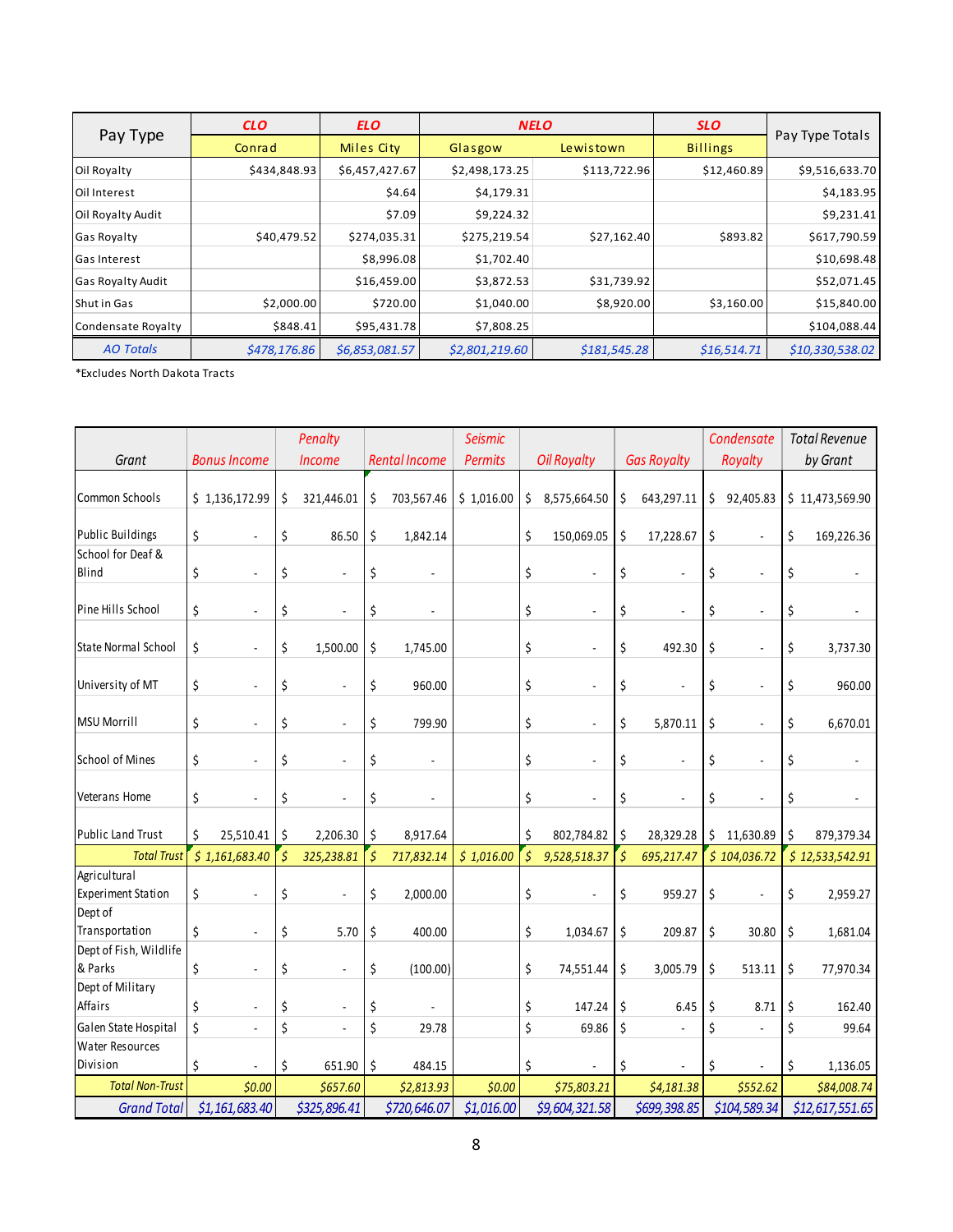# <span id="page-9-0"></span>**AGGREGATE**

| County             | Cubic Yards (Sand & Gravel) |            | Tons (Rock)  |                   | <b>Total</b>    |
|--------------------|-----------------------------|------------|--------------|-------------------|-----------------|
|                    | * Royalty \$                | Production | * Royalty \$ | <b>Production</b> | Royalty         |
| Beaverhead         | \$96,433.13                 | 79,340.50  |              |                   | \$<br>96,433.13 |
| Blaine             | \$1,500.00                  | 0.00       |              |                   | \$<br>1,500.00  |
| Carbon             |                             |            | \$1,650.00   | 55.00             | \$<br>1,650.00  |
| Cascade            | \$39,522.76                 | 14,086.82  |              |                   | \$<br>39,522.76 |
| Daniels            | \$200.00                    | 100.00     |              |                   | \$<br>200.00    |
| Fallon             | \$29,256.00                 | 15,349.00  |              |                   | \$<br>29,256.00 |
| Flathead           |                             |            | \$25.00      | 3.00              | \$<br>25.00     |
| Hill               | \$3,570.00                  | 2,380.00   |              |                   | \$<br>3,570.00  |
| Lake               |                             | 3,500.00   |              |                   | \$              |
| Lewis and Clark    | \$3,142.45                  | 2,115.96   |              |                   | \$<br>3,142.45  |
| Lincoln            | \$8,237.33                  | 27,207.33  |              |                   | \$<br>8,237.33  |
| Madison            | \$49,259.48                 | 42,700.40  |              |                   | \$<br>49,259.48 |
| Meagher            | \$1,200.00                  | 600.00     |              |                   | \$<br>1,200.00  |
| Missoula           | \$4,084.50                  | 2,785.00   |              |                   | \$<br>4,084.50  |
| Pondera            | \$11,966.25                 | 10,999.00  |              |                   | \$<br>11,966.25 |
| Powell             | \$150.00                    | 100.00     |              |                   | \$<br>150.00    |
| Richland           | \$19,917.00                 | 6,639.00   |              |                   | \$<br>19,917.00 |
| Rosebud            | \$81,622.31                 | 37,393.54  |              |                   | \$<br>81,622.31 |
| Sanders            | \$1,900.00                  | 945.00     | \$18,332.00  | 724.26            | \$<br>20,232.00 |
| Teton              | \$10,996.50                 | 7,130.16   |              |                   | \$<br>10,996.50 |
| <b>Grand Total</b> | \$362,957.71                | 253,371.71 | \$20,007.00  | 782.26            | \$382,964.71    |

#### *Royalty and Production by County (Sand, Gravel, Rock)*

*\* Totals may include advance royalty payments*

| Unit Office/Area Office        | Royalty Income   Rental Income |          |
|--------------------------------|--------------------------------|----------|
| Bozeman                        | \$49,259.48                    |          |
| Conrad                         | \$22,962.75                    |          |
| Dillon                         | \$96,433.13                    |          |
| Helena                         | \$41,987.76                    |          |
| <b>CLO</b> Area Office Totals  | \$210,643.12                   |          |
| Miles City                     | \$130,795.31                   |          |
| <b>ELO</b> Area Office Totals  | \$130,795.31                   |          |
| Glasgow                        | \$200.00                       |          |
| Havre                          | \$5,070.00                     |          |
| <b>NELO</b> Area Office Totals | \$5,270.00                     |          |
| Libby                          | \$8,237.33                     | \$300.00 |
| Plains                         | \$20,232.00                    | \$300.00 |
| Stillwater                     | \$25.00                        |          |
| Swan River                     |                                |          |
| <b>NWLO</b> Area Office Totals | \$28,494.33                    | \$600.00 |
| <b>Billings</b>                | \$1,650.00                     |          |
| <b>SLO</b> Area Office Totals  | \$1,650.00                     |          |
| Clearwater                     | \$6,111.95                     |          |
| <b>SWLO</b> Area Office Totals | \$6,111.95                     |          |
| <b>Grand Total</b>             | \$382,964.71                   | \$600.00 |

#### *Royalty and Rental by Area Office Royalty and Rental by Grant*

|                          | Royalty      | Rental   |
|--------------------------|--------------|----------|
| Grant                    | Income       | Income   |
| Common Schools           | \$352,454.96 | \$600.00 |
| Montana State University | \$4,101.25   |          |
| Pine Hills School        | \$3,802.50   |          |
| Public Buildings         | \$19,992.75  |          |
| School for Deaf & Blind  | \$2,605.00   |          |
| State Normal School      | \$8.25       |          |
| <b>Grand Total</b>       | \$382,964.71 | \$600.00 |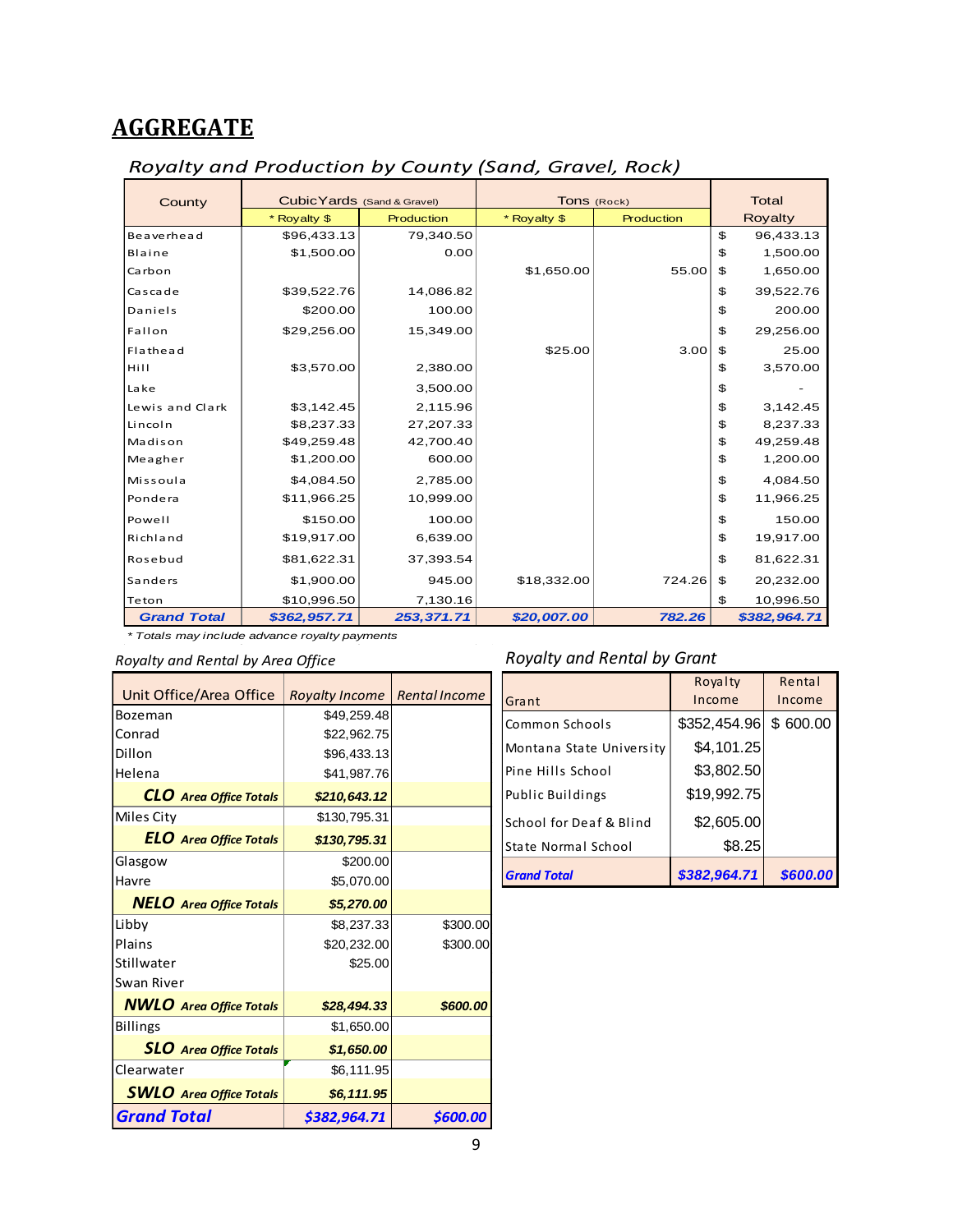# <span id="page-10-0"></span>**COAL LEASES**

*Production:* Coal production on State trust lands increased by 31.6% in FY19 to 6,042,086 tons mined compared to 4,591,232 tons mined in FY18. All coal reported was produced from six State leases in Big Horn, Musselshell and Rosebud Counties. The volume of coal mined can change significantly from year to year, as mining activity moves on to or off of state land within the normal sequence of operations. Coal production figures represent the twelve production months during the fiscal year, regardless of the date it was received.

#### *Royalty and Production by County - Coal*

| County       | Royalties (\$)  | Production (ton) |
|--------------|-----------------|------------------|
| Big Horn     | \$9,296,594.02  | 5,075,224        |
| Musselshell  | \$520,545.78    | 144.055          |
| Rosebud      | \$1,553,011.95  | 822,808          |
| <b>Total</b> | \$11,370,151.75 | 6,042,086        |

#### *Royalty and Rental by Area Office - Coal*

| Area Office  | Royalty Income   Rental Income |             | Total           |
|--------------|--------------------------------|-------------|-----------------|
| <b>IELO</b>  | \$1,553,011.95                 | \$29,570.82 | \$1,582,582.77  |
| <b>SLO</b>   | \$9.817.139.80                 | \$8,746,23  | \$9,825,886.03  |
| <b>Total</b> | \$11,370,151.75                | \$38,317.05 | \$11,408,468.80 |

#### *Royalty and Rental Income by Grant - Coal*

| Grant           | Royalty Income   Rental Income |             | Total           |
|-----------------|--------------------------------|-------------|-----------------|
| ICommon Schools | $\frac{1}{2}$ \$11,370,151.75  | \$38,317,05 | \$11,408,468.80 |
| <b>Total</b>    | \$11,370,151.75                | \$38,317.05 | \$11,408,468.80 |

*Revenues:* In FY19, coal royalty revenues totaled \$11,370,152. Royalty revenue increased by 66.42% over FY18. Average coal prices for State land production decreased to \$14.58 per ton from \$14.75 per ton in FY18. Revenues reported are those received and processed only during the fiscal year. All coal revenues received in FY19 on State trust land leases benefit the common schools grant.

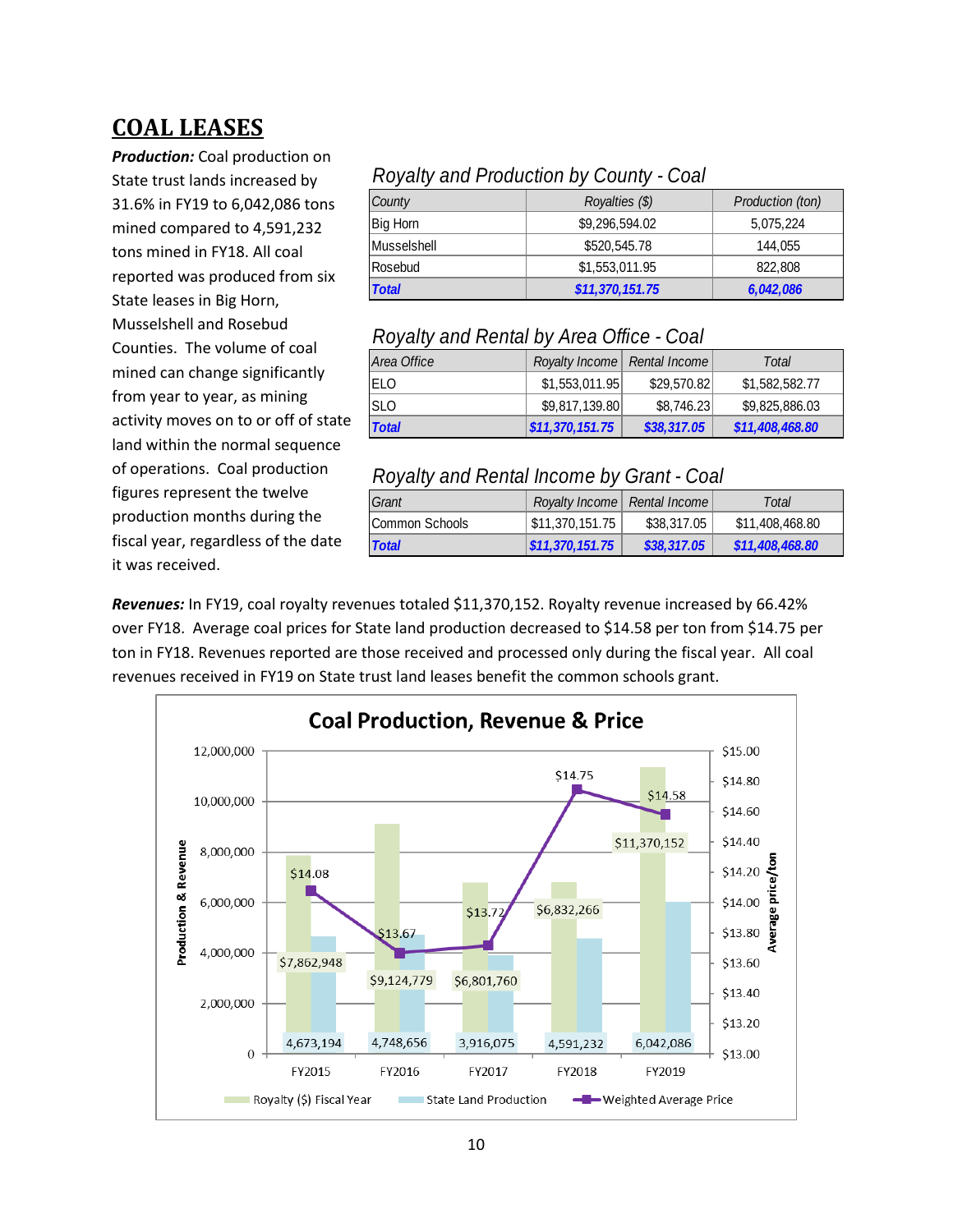# <span id="page-11-0"></span>**LAND USE LICENSES**

### **Land Use Licenses:**

- Can apply to any type of mineral and are issued for mineral activities that are not included in other types of leases or permits.
- The length of license is determined by individual situation
- Examples of licensed activities include salt water disposal, access roads and pipelines to non-State wells, non-mechanized prospecting for minerals, groundwater monitoring wells, gravity surveys and infrastructure for coal bed methane fields.
- Under a Land Use License for non-mechanized prospecting, the user may explore but cannot remove or sell minerals.

| County             | Royalty Income | Rental Income | Total         |
|--------------------|----------------|---------------|---------------|
| Big Horn           |                | $-$16,140.00$ | $-$16,140.00$ |
| Dawson             | \$5,222.35     |               | \$5,222.35    |
| Jefferson          |                | \$200.00      | \$200.00      |
| Musselshell        |                | \$150.00      | \$150.00      |
| Richland           |                | \$1,000.00    | \$1,000.00    |
| Roosevelt          |                | \$16,000.00   | \$16,000.00   |
| <b>Grand Total</b> | \$5,222.35     | \$1,210.00    | \$6,432.35    |

# *Royalty and Rental Income by County - LUL*

*Note: There is no production associated with Salt Water Disposal*

*Note: The negative rental income was due to a retroactive decrease of rentals on two leases*

|                    | Area Office - Unit Office | Royalty Income | Rental Income | <b>Total</b>  |
|--------------------|---------------------------|----------------|---------------|---------------|
| <b>CLO</b>         | Helena                    |                | \$200.00      | \$200.00]     |
| <b>ELO</b>         | Miles City                | \$5,222.35     | \$1,150.00    | \$6,372.35    |
| <b>NELO</b>        | Glasgow                   |                | \$16,000.00   | \$16,000.00   |
| <b>SLO</b>         | <b>Billings</b>           |                | $-$16,140.00$ | $-$16,140.00$ |
| <b>Grand Total</b> |                           | \$5,222.35     | \$1,210.00    | \$6,432.35    |

# *Royalty and Rental Income by Area Office - LUL*

# *Royalty and Rental Income by Grant - LUL*

| <b>I</b> Grant            | Royalty Income   Rental Income |               | Total        |
|---------------------------|--------------------------------|---------------|--------------|
| Common Schools            | \$5,222.35                     | $-$13,790.00$ | $-$8,567.65$ |
| Public Buildings          |                                | \$15,000.00   | \$15,000.00  |
| <b>Total Trust Income</b> | \$5,222.35                     | \$1,210.00    | \$6,432.35   |